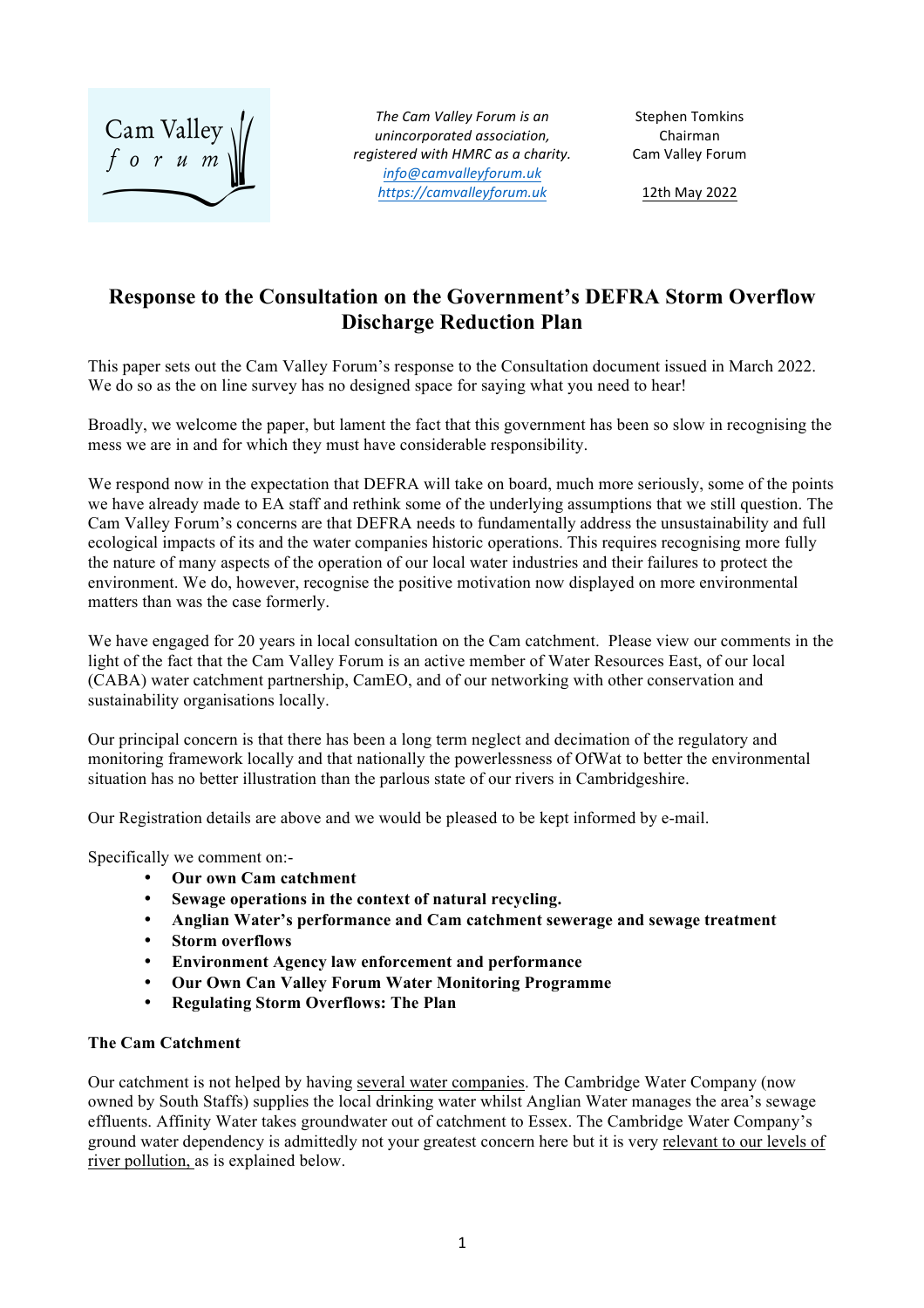Both the drinking water supply and the continued survival of our local Chalk streams are intertwined as both draw solely on the same limited - and arguably fast diminishing - groundwater resource. Cambridge Water is, in our view, already running an unsustainable business model. This means that our springs are too dry and our river is largely treated effluent in the summer and so does not benefit from any great effluent dilution. Thus the Upper Cam in 2016 had a 'poor' water classification. We are ashamed of our Cam river's management! There is ample evidence for the plight of our Chalk Streams if you talk to your local Environment Agency staff (or consider the recent Stantec Report that is guiding the Greater Cambridge partnership). The EA are calling now for a 60-70% reduction in ground water abstraction on the present levels of demand. This is to address the needs for adequate river and stream flow, most of which are greatly depleted and are hence we get our badly polluted Chalk Streams as a result.

Groundwater abstraction is at present limited by licences (that have never been revised downwards) There is also, added to this, a very real national and indeed global climate emergency and an accelerating local demand for human population to increase. The non-resilience of the Chalk aquifer is made worse by these collected factors. There is huge popular demand for this to be better recognised. The antipathy felt in Cambridge and South Cambridgeshire towards the Water Companies is a direct result of the erosion of monitoring and protection of our environment. (see our report 'Cam Valley Forum calls for OFWAT and the water companies to deliver effective action to protect and enhance Chalk streams' *15 October 2021.*  https://camvalleyforum.uk/reports-consultations/

### **Sewerage operations in the context of natural recycling.**

The sewerage system that we have today has indeed evolved from well before Victorian times, but there has been a desperate lack of appreciation of the scale of the ecological remediation management needed to keep it in good operation. Human waste recycling is something that, at very low population density, is naturally remediated by the physical and biotic environment. At higher density of living it fails. What is naturally decomposed and recycled to effectively 'disappear' accumulates and then contaminates the environment. When the density of living space increases these 'contaminants' begin to cause harm - so mere contaminants then become 'pollutants'. Much of our present troubles are due to severe overloading of the natural systems that would have been fully adequate at much lower scale. After 60 years of better design (with dual waste systems) the older systems are still showing their problems. An added difficulty is the rapid run-off from the increasing number of man-made hard surfaces and the CSOs therefore result more often.

#### **Anglian Water's performance and Cam catchment sewerage and sewage treatment**

In the Cam catchment we have a well managed large urban water recycling system (Cowley Road STW, Cambridge) but the numerous small village sewage works are often totally overloaded. These are no longer fit for purpose and have failed to prevent sewage pollution of our Cam, Rhee and Granta rivers, upstream and downs stream of Cambridge. Population increase beyond the design capacity of the plant is the cause. Many STW sites do not deserve to be permited by the EA. Here we just point to both the poor regulation by OfWat of the system and the hazard of having insufficiently monitored businesses. Price review periods are certainly seen as hurdles between prolonged spells of inaction on this front.

#### **Storm overflows**

You state '*A growing population, an increase in hard surfaces and more frequent and heavier storms because of climate change have increased pressure on the system, bringing the frequency of discharges to an unacceptable level.*' We would not disagree with this. Storm sewage should only be discharged in exceptional circumstances – that is the existing law. This law (originally from the EC European Freshwater Directive has been on our statutes for decades and remains so now in English Law. Why has more not been done before hand?

No part of the UK has been free of criticism in this respect. We would ask you to note that Cambridgeshire has been afflicted by such poor performance with respect to overflows and Haslingfied STW is one of the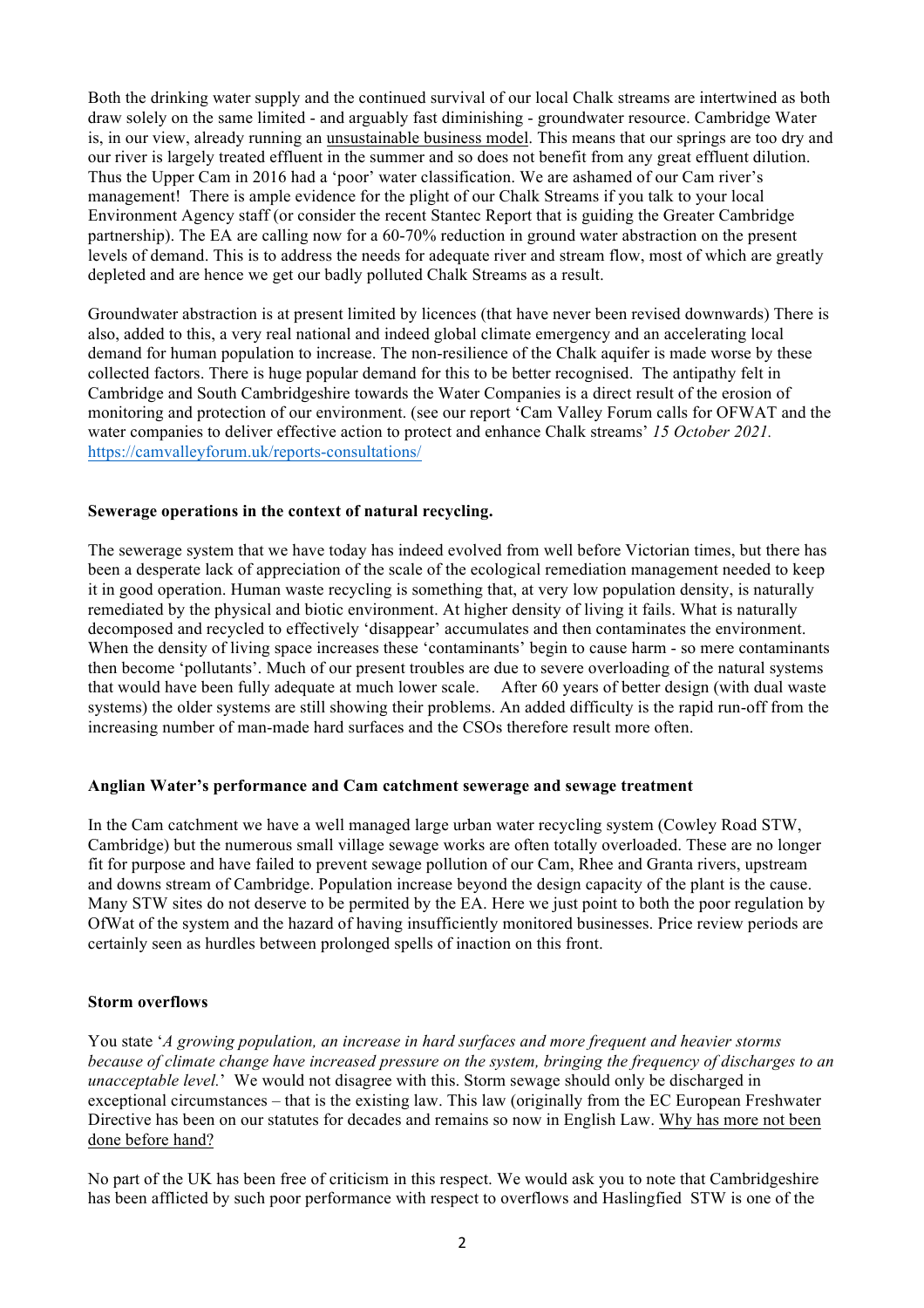worst offenders. The harmful pathogens are just one element for concern to water users. High levels of nitrate and phosphate, low dissolved oxygen and high ammonium ion are of great concern to ecological health. Large sewage discharge to depleted flow rivers exacerbates the pollution effect. We are ashamed to have such a 'poor' river.

#### **Environment Agency law enforcement and performance**

You list the role of the EA very clearly but you just have not explained the reasons for its past failure! We have been distressed by the inability of the EA to act in accordance with its mandate to protect the environment. What was regular monitoring has lapsed due to huge staff cuts and funding cuts. Staff have left disillusioned. You have lost good staff and (frankly bullied) staff who would stick up for the environment! There is therefore a deficit of trust in successive government performances. What is now needed is a huge increase in independent inspection and monitoring of rivers and of sewage treatment works. Since the Water Industry Act of 1991 the duty has been on the water companies to up performance and there has just not been the enforcement of the Law. Anglian water has a long history of trying to wriggle out of culpability for such things as fish kills where the cause has been sudden anoxia occasioned by increasing BOD and collapsing natural oxygenation. It has often seemed that the EA will not back a water company prosecution when the existing Law is already clear.

## **Our Own Cam Valley Forum River Water Monitoring programme**

For over a year, since autumn 2020, Cam Valley Forum has been determined to get to the bottom of the matter with respect to bathing water quality. We have monitored *E.coli*, coliforms and *Enterococci.* Our studies show that sewage treatment works run by Anglian Water are the greatest source of faecal pathogens in the River Cam. We have also shown that CSO events at the Haslingfield STW, at least, contain more faecal pathogens than treated effluent despite the dilution that might be expected in rainy weather.

The Water companies are indeed the solution to the problem. We would like to emphasise that our work in this respect is supported by and aided by Anglian Water as well as being paid for as a Citizen Science project by our members. We do want them to succeed. Our work on water is fully in the public domain see: https://camvalleyforum.uk/reports-consultations/

Our greatest concern for our local Chalk Stream conservation and survival is probably the very high phosphate levels in the Rivers. This phosphate is there largely from STW and not agricultural sources. The Chalk streams in the UK are internationally important in the conservation of biodiversity. The UK has about three-quarters of the world total. For reasons of long standing environmental abuse in the Cam Valley these streams are not among the best (on account of low flows and widespread pollution) but, despite the impacts of over-abstraction, pollution and channel modifications, they are still valued highly for their lowland scenery and for their provision of recreation and well-being for local people.

## **Regulating Future Storm Overflows: The Plan**

You comment...*OfWat is the independent economic regulator of the water companies. Ofwat holds water companies to account for the delivery of affordable, secure and resilient water services. Ofwat has a range of enforcement powers that it can use to ensure storm overflow discharges comply with the law. These include enforcement orders to ensure water companies take all appropriate steps to ensure compliance. Ofwat can also impose financial penalties on water companies to a maximum of 10% of their turnover (in a relevant year) if they are in breach of their statutory duties or licence conditions. All financial penalties are borne by shareholders rather than customers*.